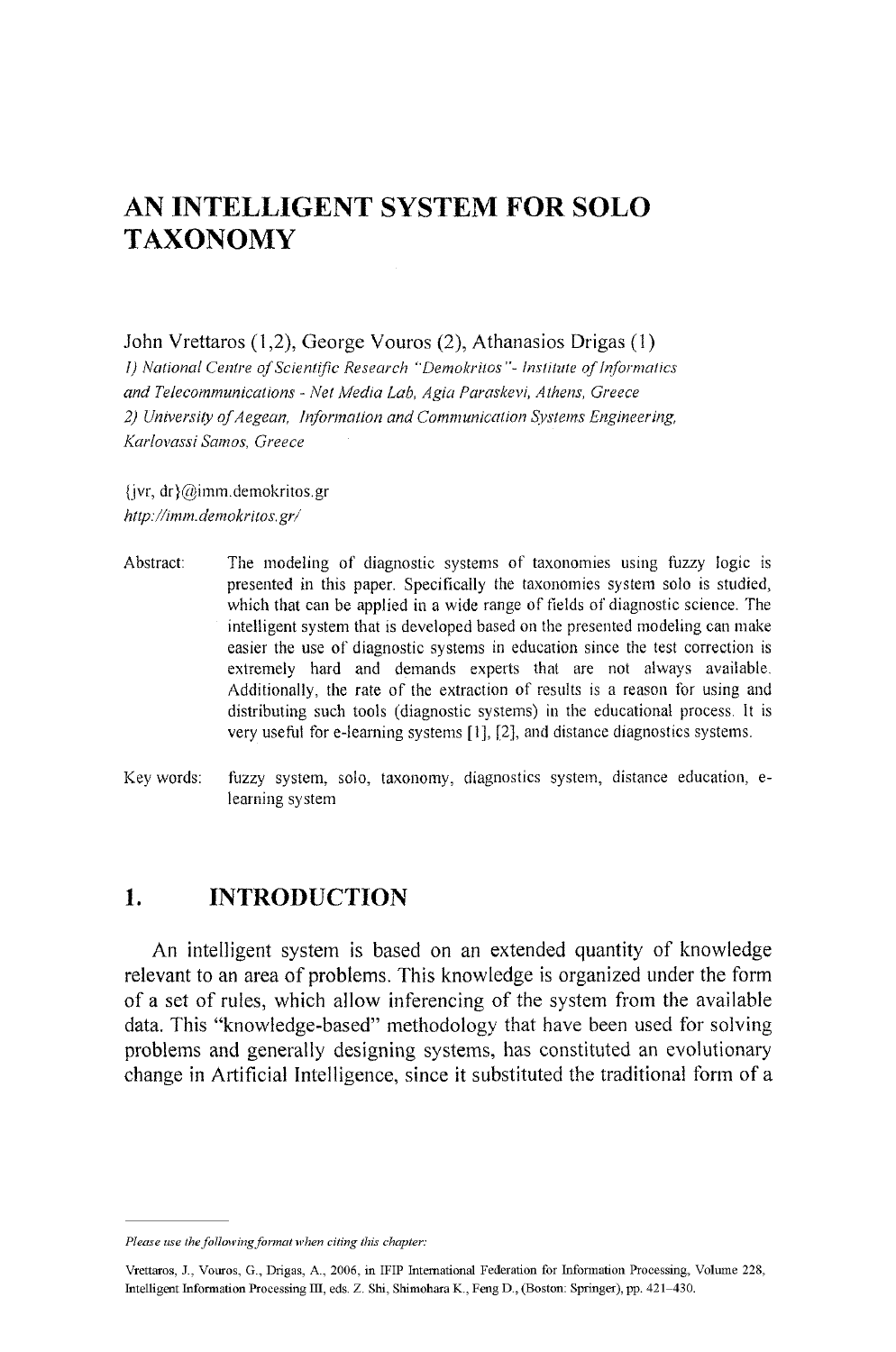program (data + algorithm = program) with a new architecture. This new architecture has as its core a knowledge base and an inference engine and is of the form:

*Knowledge + Inferencing* = *System* **(1)** 

The specific problem that has to be solved is the construction of an intelligent system, which will be able to evaluate and categorize students in different levels of knowledge based on some information that will be extracted from their answers. The results are based on a research that was made on some High School students and was about the broader field of Mathematics. The problems of categorizing student into different levels of knowledge, the study of transition in between knowledge levels, as well as the study of the semantic change, as it is mentioned, that takes place when students stop using an nai've (erroneous) model and start using a scientific (correct) model, are three of the most important problems in Cognitive Science. Many researchers have proposed methodologies for knowledge acquisition into different fields of science (Mathematics, physics, etc.) under the aid of computational systems and Artificial Intelligence models. The methods of computational intelligence present great interest from theoretical point of view, since they cope with complexity and uncertainty which are two of the most important problems of system theory that are strongly related to reality.[3]In the specific application the analysis begins with the processing of the answers from correctly formed and selected questionnaires, which are filled up by students. By this analysis some information is extracted that leads the categorization into levels in five different theme sections. Each section consists of four questions, and each question corresponds to one of the following knowledge levels: Single-Structural (S), Multi-Structural (M), Correlative (C), and Abstractive (A). [4], [5].

|                      | M)     | €      |        |
|----------------------|--------|--------|--------|
| <b>ARITHMETIC</b>    | Quest. | Quest. | Quest. |
|                      |        | 2      |        |
| ALGEBRA              | Quest. | Quest. | Quest. |
|                      | 4      | 5      | 6      |
| <b>SPACE</b>         | Quest. | Quest  | Quest  |
| PERCEPTION           |        | .8     | .9     |
| <b>APPLICATION</b>   | Quest. | Quest. | Quest. |
|                      | 10     |        | 12     |
| <b>PROBABILITIES</b> | Quest. | Quest. | Quest. |
|                      | 13     | 14     |        |

|  | <i>Table 1.</i> Different fields of science |  |  |
|--|---------------------------------------------|--|--|
|  |                                             |  |  |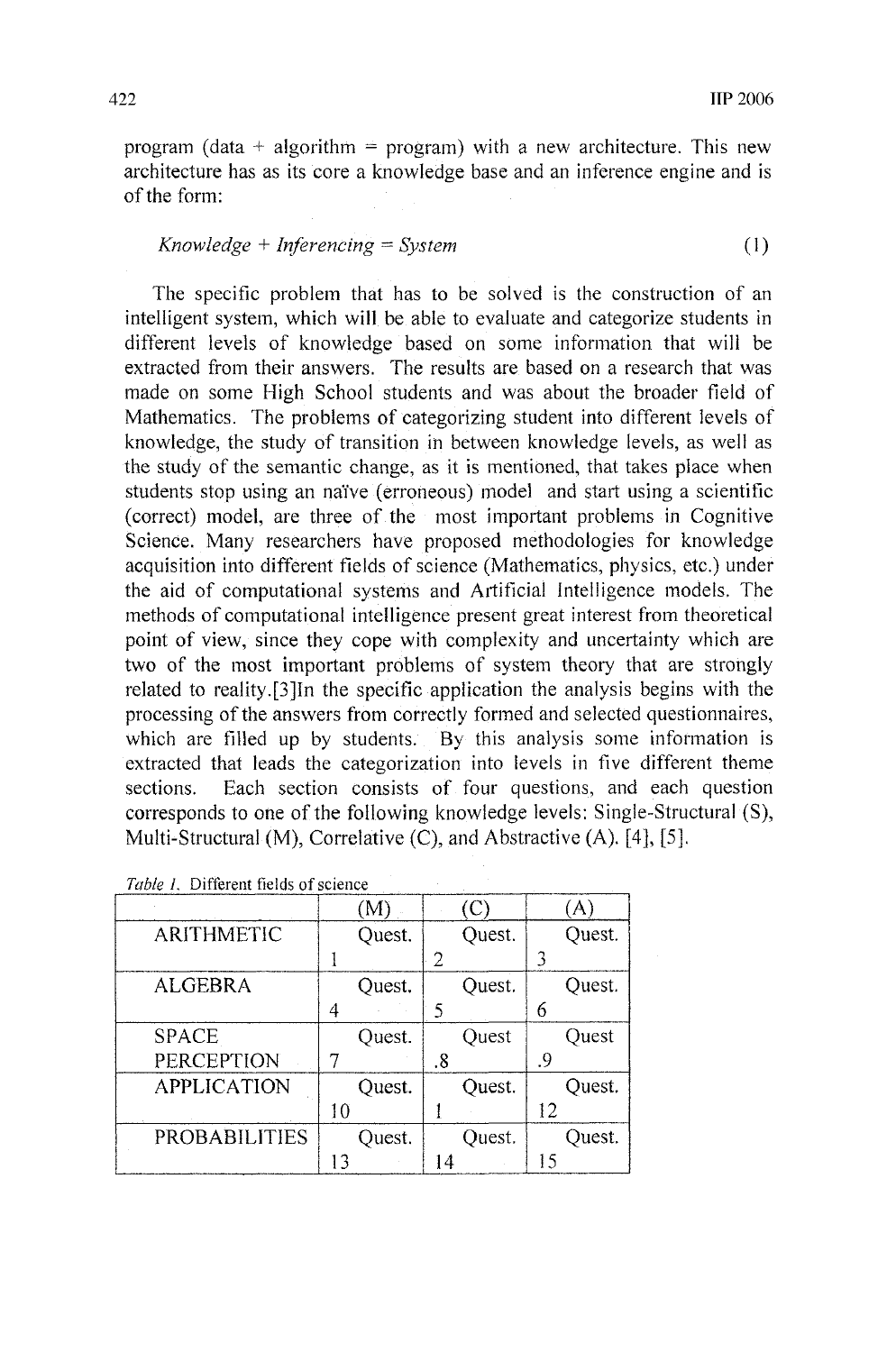At this point it should be mentioned that the question that corresponds to the abstractive level couldn't be answered by students of this age. Consequently, it can be said that each theme section has three questions. In addition, if none of the three questions of a theme section is answered by a student, the student is categorized to the pro - structural (P) level. The questionnaire analysis is illustrated in the following figure (fig. 1).

|                            |                           |      |      | <u>______</u> |      |   |
|----------------------------|---------------------------|------|------|---------------|------|---|
|                            |                           | - PS | SS   | <b>MS</b>     | R    | s |
|                            | Arithmetics               |      | Q.1  | Q.2           | Q.3  |   |
|                            | Algebra                   |      | Q, 4 | Q.5           | Q.6  |   |
| <b>Thematic categories</b> | Space Conception          |      | Q.7  | Q.8           | Q.9  |   |
|                            | Applications              |      | Q.10 | Q.11          | Q.12 |   |
|                            | Probabilities and<br>Data |      | Q.13 | Q.14          | Q.15 |   |

*Figure I.* Questionnaire Analysis.

#### $2.$ SYSTEMS OF STUDENT LAYER SPECIFICATION TO THEME SECTION: CONTROVERSIAL ANSWERS

For the evaluation of these answers the following factors (that correspond to the factors that the teachers consider when they evaluate such controversial cases): 1) Difficulty of the specific theme that obviously affects its grading. 2) The number of the blank answers, meaning the number of unanswered questions for each student. This factor is considered since it affects the student's evaluation. For instance, let us consider the case where we want to grade a controversial answer (e.g. Answer  $4 \rightarrow WRONG$ , Answer 5  $\rightarrow$  CORRECT, Answer 6  $\rightarrow$  CORRECT,) and the student has a great number of unanswered questions. This means that the student probably doesn't answer randomly, but he/she answers after serious consideration of the question. We conclude that is most probable that the incorrect answer at question 4 is a careless mistake, since the correct answers at questions five and six (which are obviously more difficult than question 4) are not given by chance. Consequently the student can be categorized to the Correlative level for the corresponding theme section 3) The level of the student, meaning the general presentation of the student [6].

LEVELS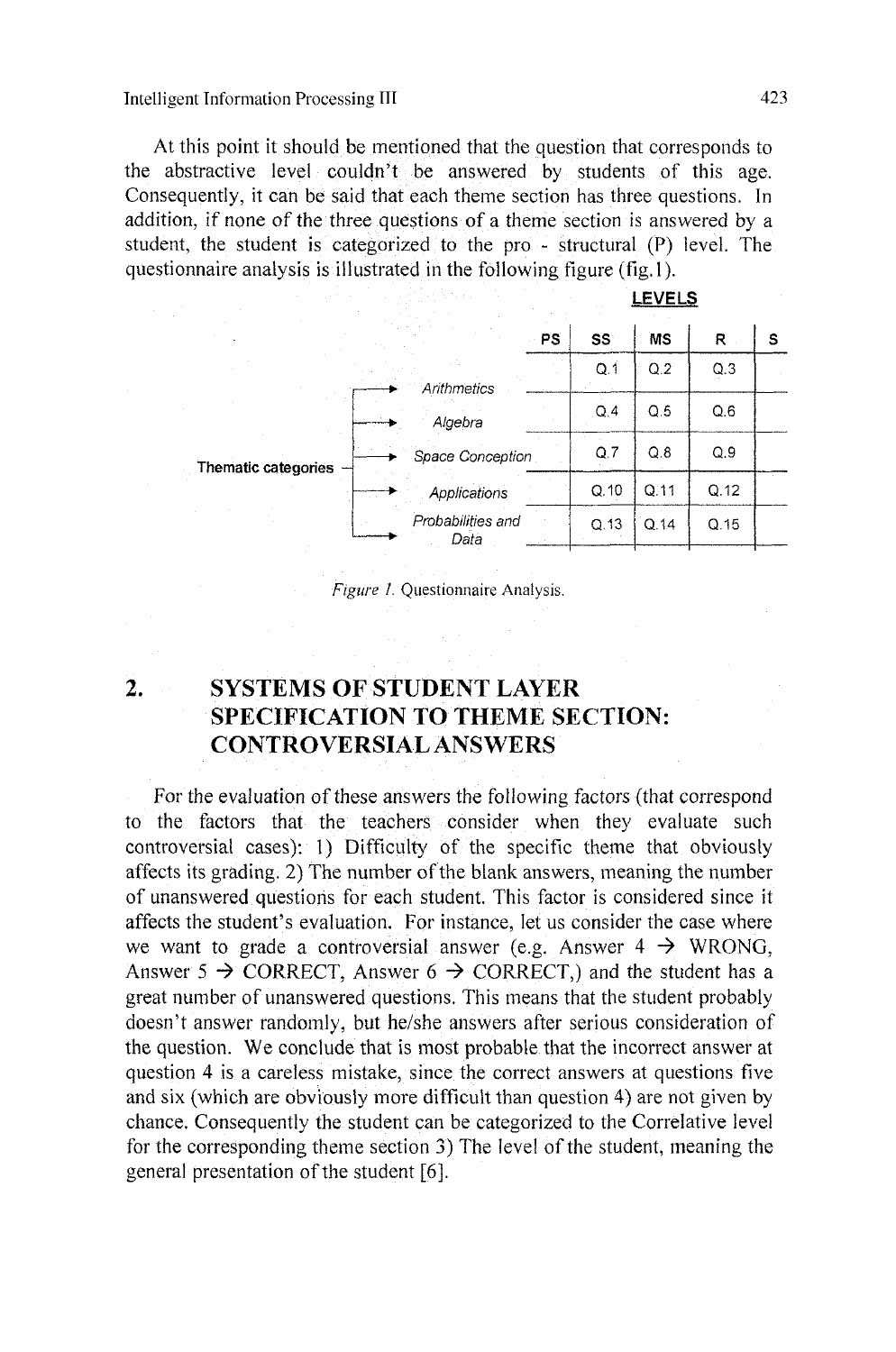In general, it can be said that the selection of the layer for the controversial cases differs from one student to another. It is affected from the student's answers, the number of the questions that he/she left unanswered, and the level of the question. For the modelling of the controversial cases there have been designed and developed two fuzzy systems, which are analyzed in the following section. [7],[8].

# 2.1 Rigidity grading specification sub-system

The systems consist of three inputs and one output. The inputs are the factors that affect the grading of each controversial answer: the number of the unanswered questions, the level of the question and the level of the student. The output is just one: the rigidity (fig.2):



*Figure 2.* Inputs and Outputs of the System.

In this specific case the grades of every input are between two rates. The Difficulty of the Subject and the Number of the Blank Answers takes rates between 0 and 100, and the Child's Level between 0 and 3. The Difficulty of the Subject is calculated from the answers of the rest of the students. The X axis is normalized and takes rates obviously from 0 to 100. We can set a taxonomy on the definition level of the Difficulty of the Subject, for example we can say that if a rate of Difficulty belongs to the aggregation (0,30) then it is large, if it belongs to (30,65) then it is medium and finally if it belongs to (65,100) then it is small. This specific way of classic taxonomy inputs in principle a big uncertainty in some sections, e.g. close to 30, 65 and 100. That is if the rate of Difficulty is equal to 29 then the Difficulty consider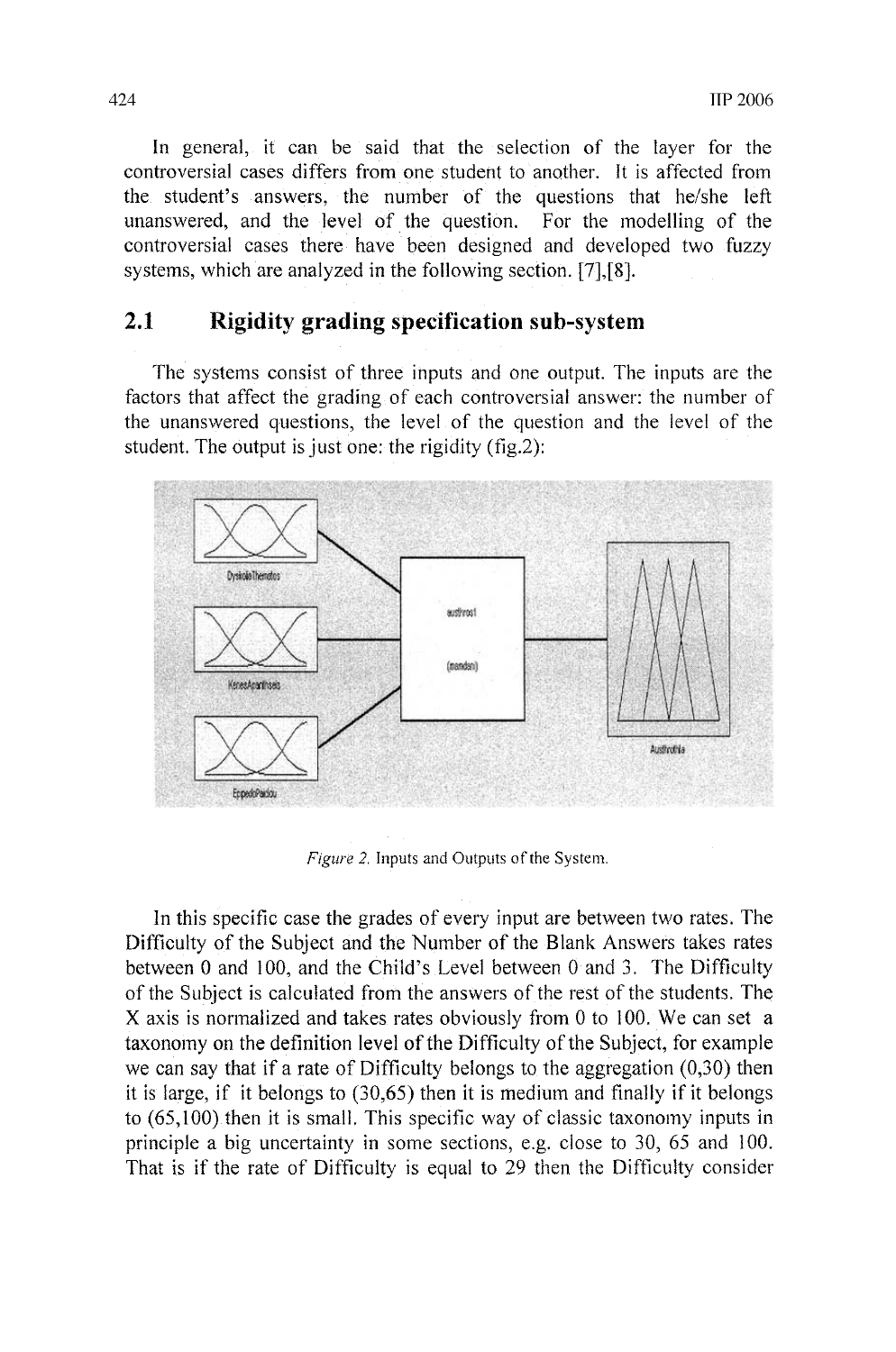small but if it is equal to 30 then it is considered medium. To avoid this problem we define a fuzzy taxonomy (one per input) in the definition levels of every input Al, A2 and A3.

Every fuzzy taxonomy is class 3. A fuzzy taxonomy B, class 3, we define also in the output definition level, which as we mentioned is [9]. The fuzzy taxonomies AI, A2, A3 and B are linguistic images of the definitions levels therefore their elements are linguistic terms of the form "SMALL", "LARGE", "MEDIUM".

# 2.2 Student level relevant to theme section specification sub-system



*Figure 3.* Inputs and outputs of the system

The second system specifies the level of the student at each theme section. The system has two inputs and one output. The first input is the rigidity and the second input is the three answers to that theme. The output is the number from 0 to 3 that corresponds to one of the four levels of knowledge (pro-structural, single-structural, multi-structural and correlative) for each theme section. The result for the controversial cases can be a decimal nurnber. At fig. 3 the inputs and output of the system can be seen. [10]

The output takes rates from 0 to 3. 0-1 corresponds to single-structural, 1-2 in multi-structural and 2-3 in correlative.

The rules that join the inputs and output are the following:

1. If rigidity is "LARGE" then the Level is "SMALL".

2. If rigidity is "MEDIUM" then the Level is "MEDIUM".

3. If rigidity is "SMALL" then the Level is "LARGE".

4. If the Answers are "FEW" then the Level is "SMALL".

5. If the Answers are "ENOUGH" then the Level is "MEDIUM".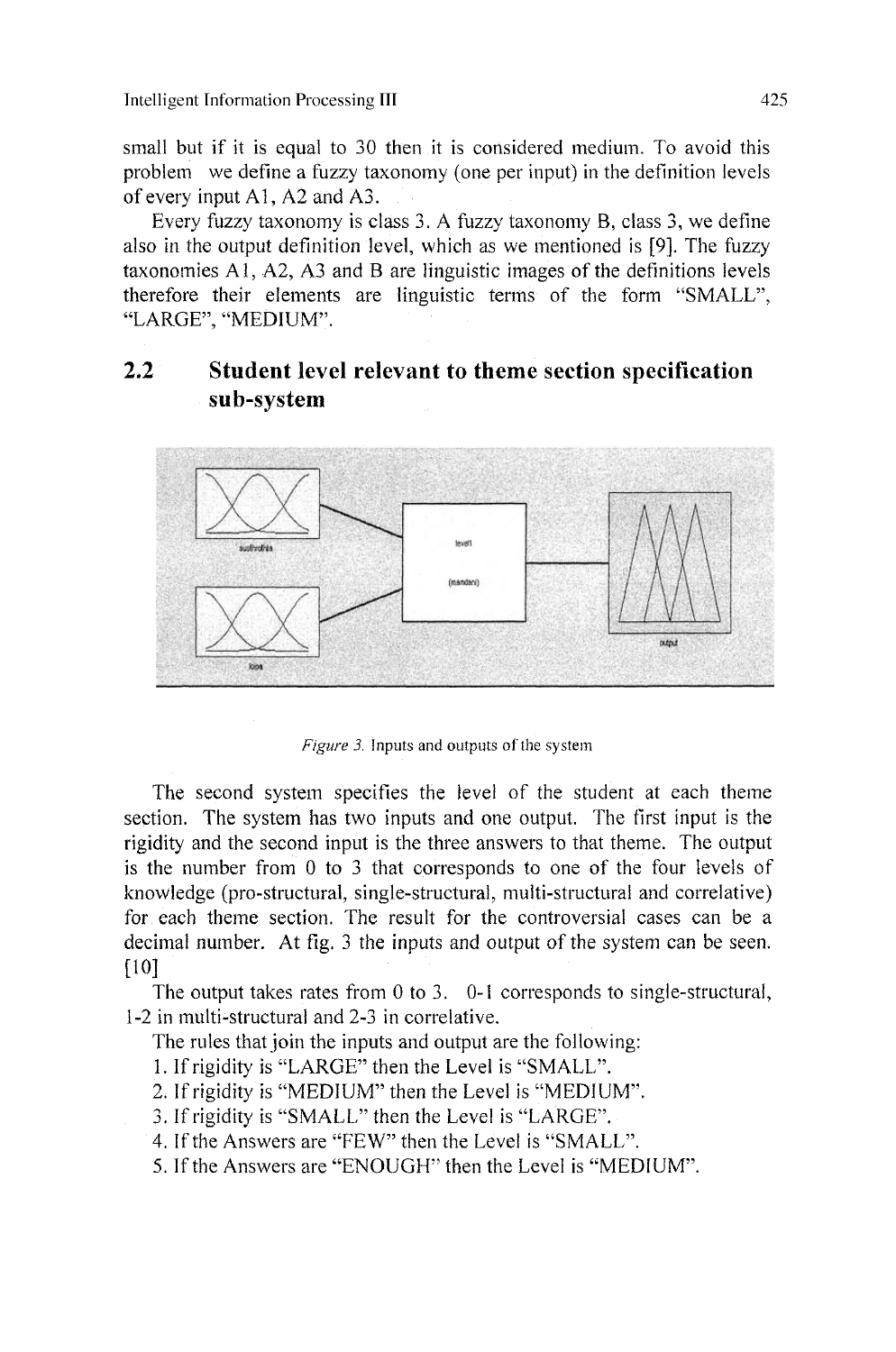6. If the Answers are "PLENTY" then the Level is "LARGE". An analytical representation of the rules sows in the Schematics, (fig 4)



*Figure 4* 

## 3. SPECIFICATION OF THE FINAL LEVEL

Up to this point there have been estimated the levels of knowledge for the students in five theme sections. Based on these levels the estimation of the final level will be implemented. The final level is a number from 0 to 3 that corresponds to one of the four levels of knowledge. At the previous sections we described the procedure of level estimation based on theme sections. The following procedure examines the students' answers based on the levels of knowledge and not the theme sections. This means that a grade of confidence should be estimated for each level. The grades of confidence will correspond to the percentage that each examined student belongs at each level. The grade of confidence is a number in the range from 0 tol.

The grades of confidence are three: one for the single-structural level, one for the muld-structural level, and one for the correlative level. For the pro-structural level no confidence number is estimated since its value is always set to 1, because there are no questions or answers and it is also the lowest level. Consequently the grade of confidence cannot be less than 1. Next, we estimate the final level by averaging the three available confidence grades. The averaging is done in accordance with the relevant level. Setting the confidence grade to 1 for the pro-structural level, 2 for the multistructural level and 3 for the correlative level we then have:

$$
\varepsilon = \frac{1C_1 + 2C_2 + 3C_3}{C_1 + C_2 + C_3} \tag{2}
$$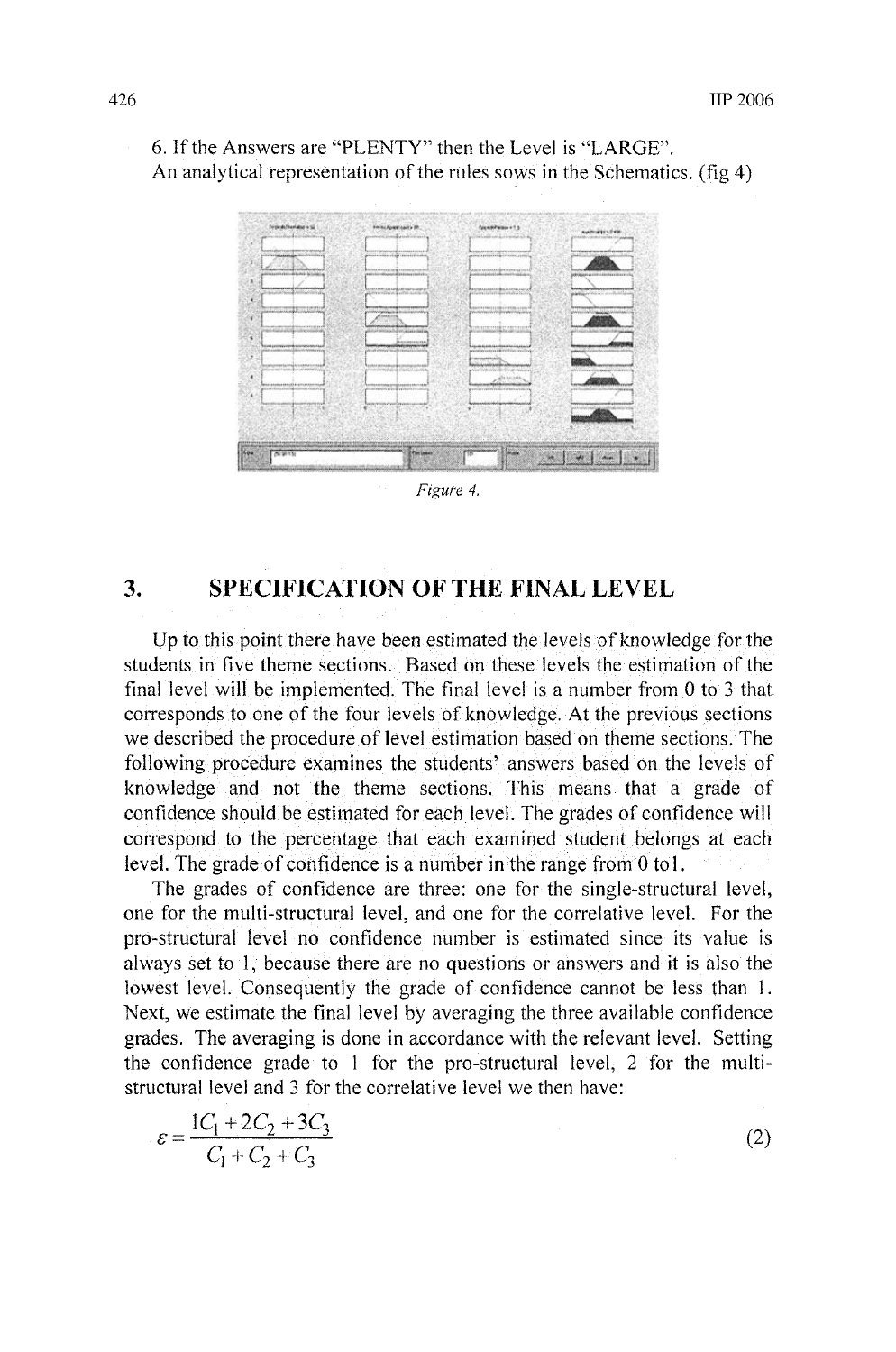Where  $\varepsilon$  is the final level,  $\varepsilon$  can also be a decimal number.

#### 4. CASE STUDY: THE SOLO PROGRAM

The SOLO program is the interface that contains a powerful Neural Network engine, which basically manages the data of the class and the students. It is very simple and easy to use, providing help support.

Below are stated some selections provided by the interface:

New Database:

This function provides to the user the possibility to create a new database. The window contains combo boxes and textboxes where the user inputs the variables. Using the add button the user inputs a new record to the database. With the delete button the user can delete the present record. By pressing the refresh button the user can refresh the database (for multi-user environment only). With the update button the user can post the database for the changes done, and with the exit button the user closes the window and returns to the main window of the application. By pressing the SaveDB the user saves the database to the hard-disk.



*figure 4 1* New Database Window

Open Database: This selection is used to load a database which is added to the main application's window, in the Combo box under the title Available Databases. By clicking there the user selects this database which is loaded in the form.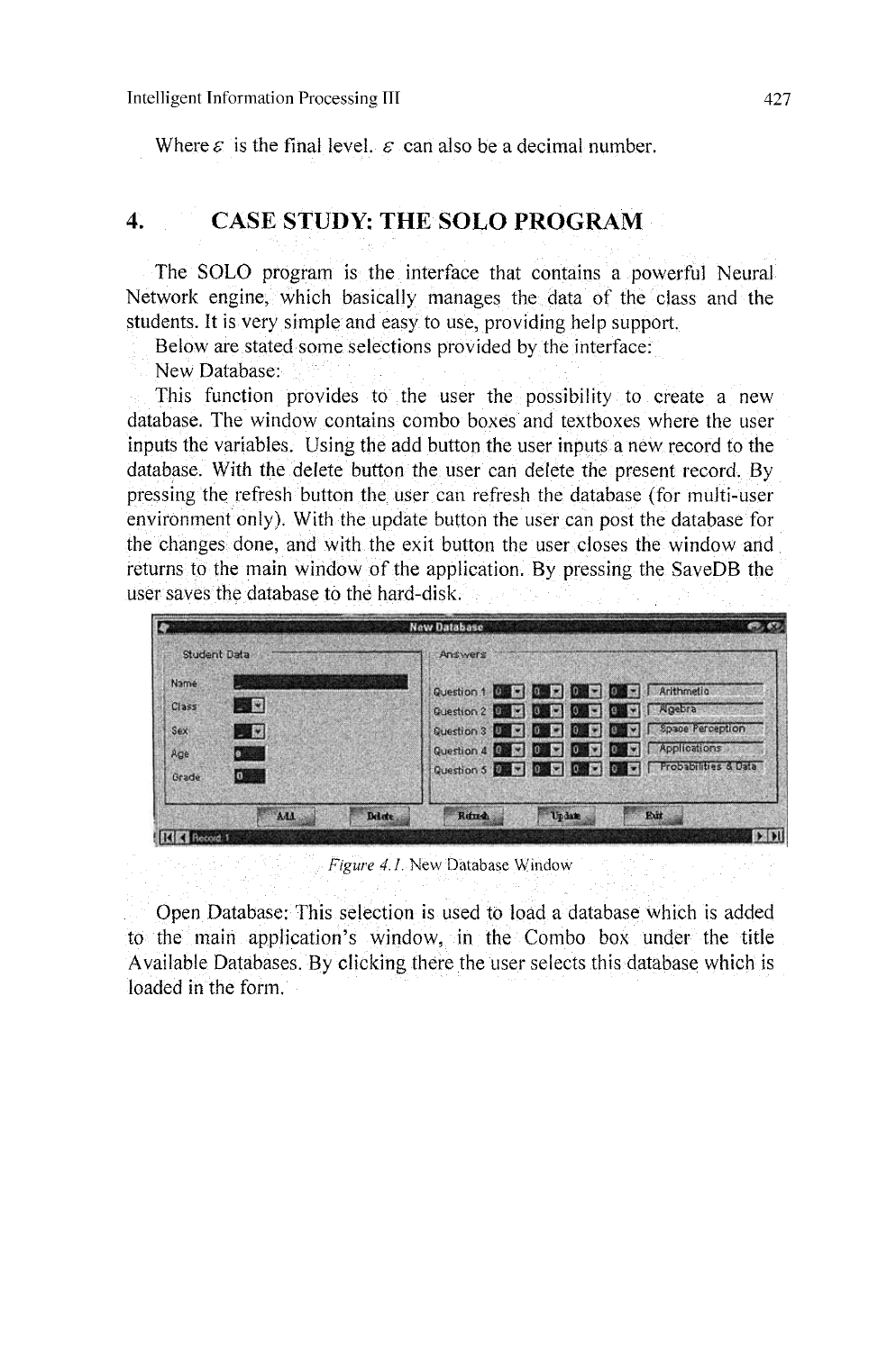| Level per<br><b>Subject</b> |
|-----------------------------|
|                             |
|                             |
|                             |
|                             |
|                             |
|                             |
| Evaluation                  |
|                             |
|                             |
|                             |
|                             |
|                             |
| Confidence                  |

*Figure 4.2.* Open Database Window



*Figure 4.3.* Students Per Level Graph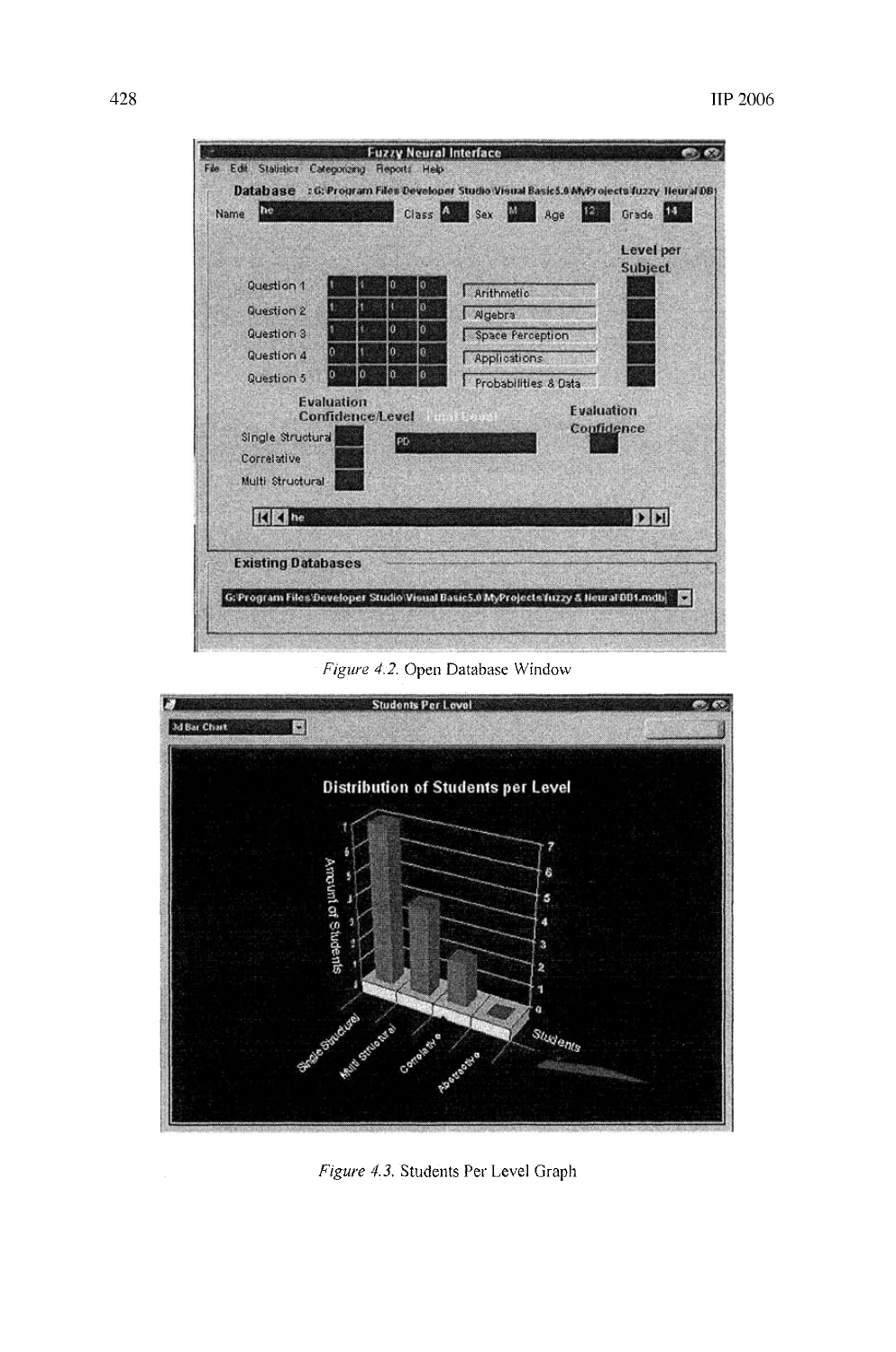With this last selection above, the user is provided in 2D or 3D graph the distribution on the students depending on the level the students are.

# 5. CONCLUSION

The developed system was applied on 100 high school and senior high school students, and it was tested on mathematics. The correction results obtained by the system were compared to the results obtained by the cognitive science expert. The system's results were found to be very close to the expert results, as it can be seen on the following table (fig. 5).[11]

Concluding, we can say that the diagnostic tools are trustworthy tools for the educators' cooperation and contribution.



*Figure 5.* System - Expert Results Comparison, (blue color corresponds to the expert and red color corresponds to system).

#### **REFERENCES**

1. A.S.Drigas, J.Vrettaros, D.Kouremenos, "Teleeducation and e-learning services for teaching English as a second language to Deaf People, whose first language is the Sign Language", WSEAS transactions on Information Science and Applications, Issue 3, Volume 1, September 2004.